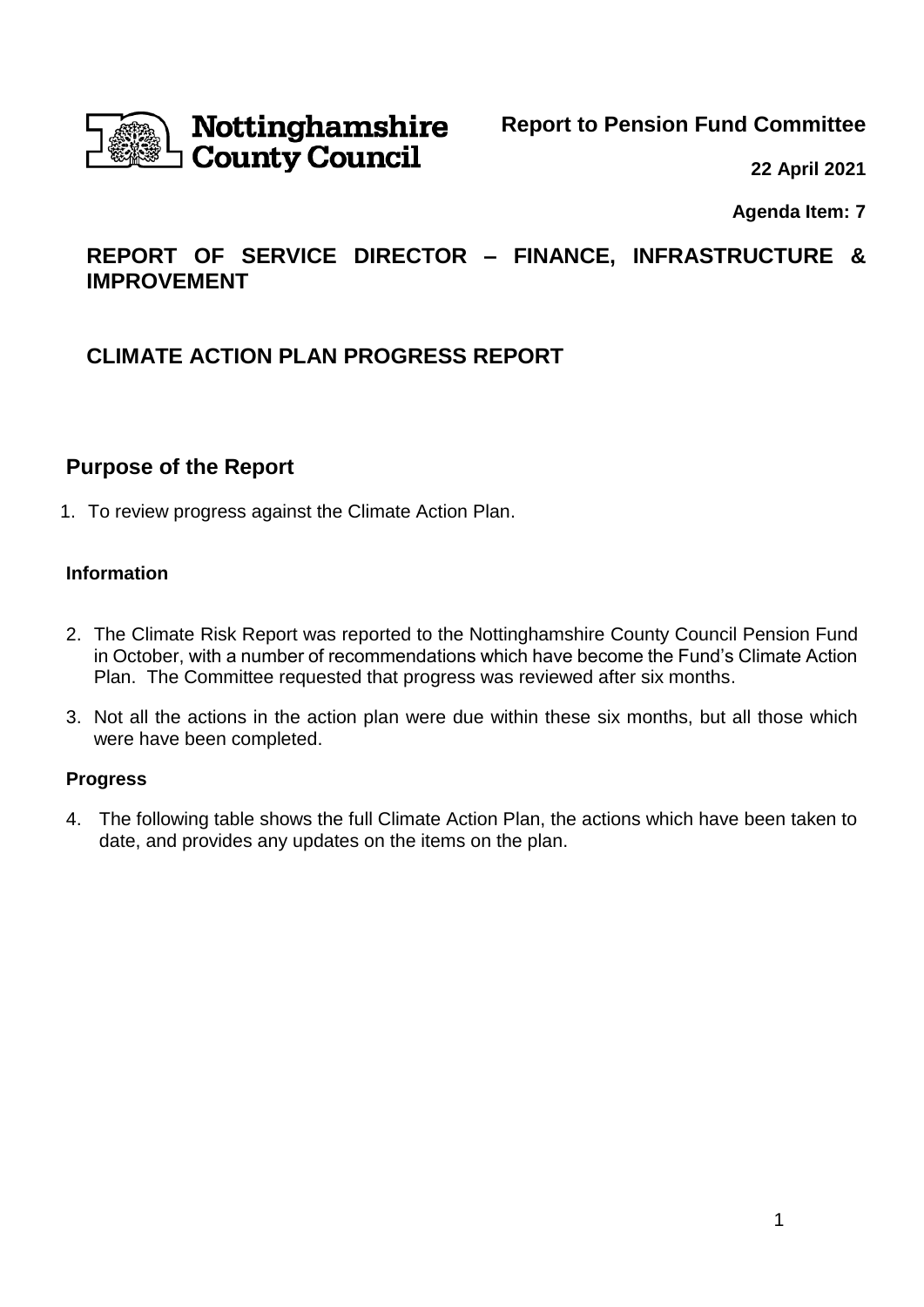| <b>Ref</b>     | <b>Category</b>   | <b>Action</b>                                                                                                                                                                                                                                 | <b>Timing</b>                                                                                    | <b>Notes</b>                                                                                                                             | <b>Progress since October</b>                                                                                       | In line<br>with<br>original<br>plan? |
|----------------|-------------------|-----------------------------------------------------------------------------------------------------------------------------------------------------------------------------------------------------------------------------------------------|--------------------------------------------------------------------------------------------------|------------------------------------------------------------------------------------------------------------------------------------------|---------------------------------------------------------------------------------------------------------------------|--------------------------------------|
|                | <b>Governance</b> |                                                                                                                                                                                                                                               |                                                                                                  |                                                                                                                                          |                                                                                                                     |                                      |
| 1              | Governance        | Publish a TCFD Disclosure. This will<br>incorporate the key elements of the Carbon<br>Risk Report.                                                                                                                                            | December<br>20                                                                                   | <b>LGPS Central</b><br>to provide<br>support                                                                                             | Published at the<br>December 20 PFC<br>(Pension Fund<br>Committee) meeting                                          | <b>Yes</b>                           |
| $\overline{2}$ | <b>Policies</b>   | Develop a Climate Strategy. This should be<br>consistent with the TCFD recommendations<br>and include a Climate Stewardship Plan,<br>monitored regularly by the Nottinghamshire<br><b>Pension Fund Committee</b>                              | March 21                                                                                         | <b>LGPS Central</b><br>to provide<br>support                                                                                             | Published at the March 21<br>PFC meeting                                                                            | Yes                                  |
| 3              | Governance        | Schedule agenda time at Nottinghamshire<br>Pension Fund committee meetings at least<br>annually for discussion of progress on<br>climate strategy<br>Additionally report 6 monthly on progress for<br>the first two years of the Action Plan. | An annual<br>review will<br>take place to<br>coincide with<br>the annual<br>update of<br>metrics | <b>LGPS Central</b><br>to advise on<br>timing of<br>metric<br>updates                                                                    | Climate related issues<br>have been discussed at<br>every meeting.<br>This is the first 6 monthly<br>review         | <b>Yes</b>                           |
| 4              | Governance        | Schedule one training session on general RI<br>matters and one climate-specific training per<br>year                                                                                                                                          | 6 months                                                                                         | <b>LGPS Central</b><br>to provide<br>training<br>Suggest a<br>training at<br>Jan WP<br>(working<br>party) and<br>one at the<br>summer WP | <b>LGPS Central provided a</b><br>training on climate and<br>climate science at the<br><b>January Working Party</b> | Yes                                  |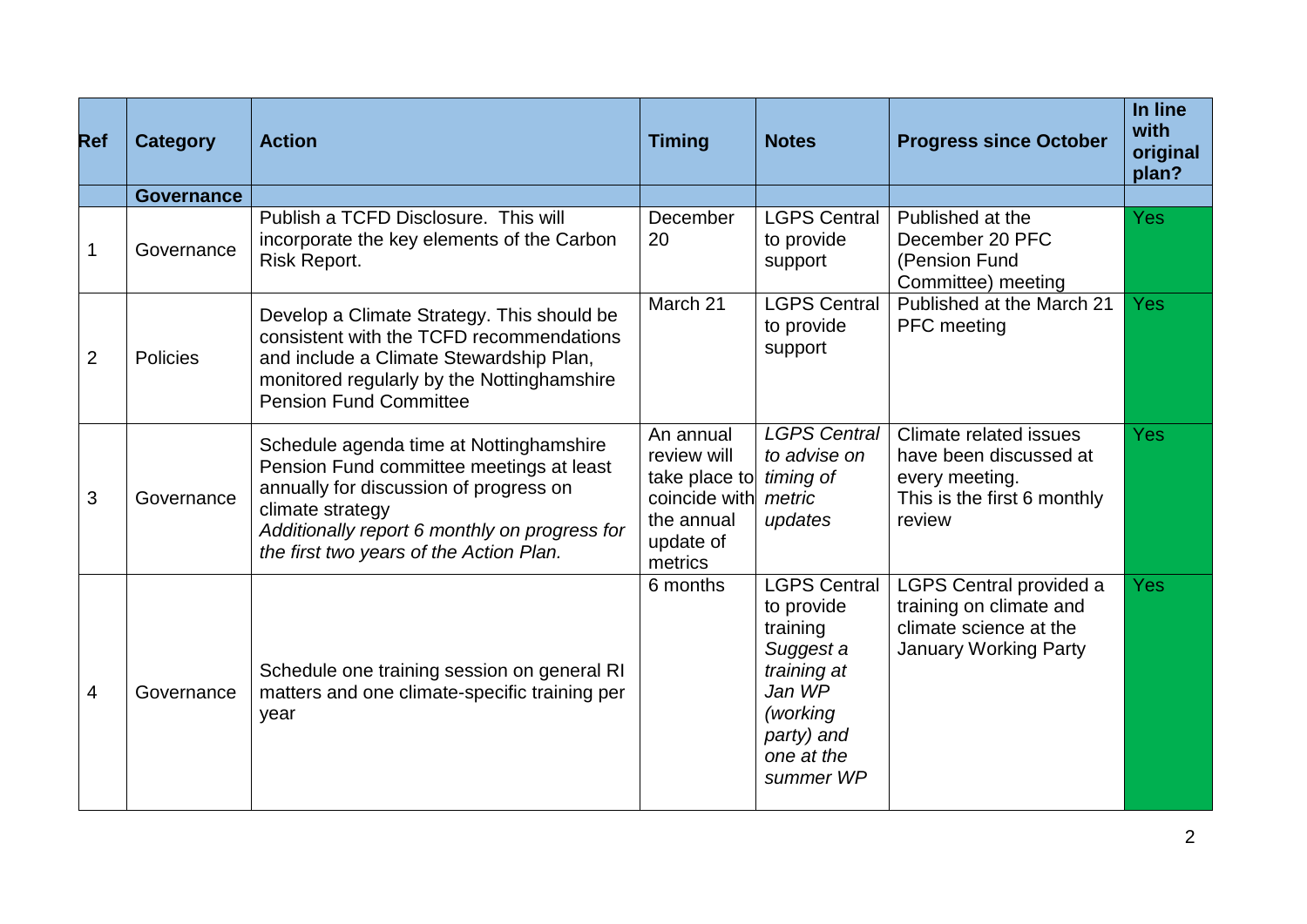| <b>Ref</b> | <b>Category</b>   | <b>Action</b>                                                                                                                                                                                                                                                                                                                                                                                                                                                                                                                                                                                                                                                                                                                                                                                        | <b>Timing</b> | <b>Notes</b>                                              | <b>Progress since October</b> | In line<br>with<br>original<br>plan? |
|------------|-------------------|------------------------------------------------------------------------------------------------------------------------------------------------------------------------------------------------------------------------------------------------------------------------------------------------------------------------------------------------------------------------------------------------------------------------------------------------------------------------------------------------------------------------------------------------------------------------------------------------------------------------------------------------------------------------------------------------------------------------------------------------------------------------------------------------------|---------------|-----------------------------------------------------------|-------------------------------|--------------------------------------|
|            | <b>Governance</b> |                                                                                                                                                                                                                                                                                                                                                                                                                                                                                                                                                                                                                                                                                                                                                                                                      |               |                                                           |                               |                                      |
| 5          | <b>Policies</b>   | Update policies to reflect climate risk e.g.<br>consider:-<br>communications on climate risk into<br>communications strategy<br>make clear the roles of key governance<br>committees, especially the Pension Fund<br>Committee, in approving and monitoring<br>the Fund's approach to responsible<br>investment and climate change in the<br><b>ISS</b><br>Update the Governance Policy<br>Statement to explain how climate risks<br>are governed<br>Review as part of the FSS the extent to<br>which climate risks could affect other<br>risks noted in the FSS<br>Update the Fund's "Approach to<br>Responsible Investment" in the ISS to<br>include the six responsible investment<br>beliefs.<br>Consider incorporating the Fund's<br>"Approach to Environmental Risk within<br>this disclosure" | July 21       | At the next<br>regular<br>review                          | Not yet due                   |                                      |
| 6          | Reporting         | In the Annual Report include a summary of<br>this Climate Risk Report in a manner<br>consistent with the TCFD Recommendations<br>and a summary of the Fund's annual voting<br>activities.                                                                                                                                                                                                                                                                                                                                                                                                                                                                                                                                                                                                            | Oct 21        | <b>LGPS Central</b><br>to provide<br>support with<br>this | Not yet due                   |                                      |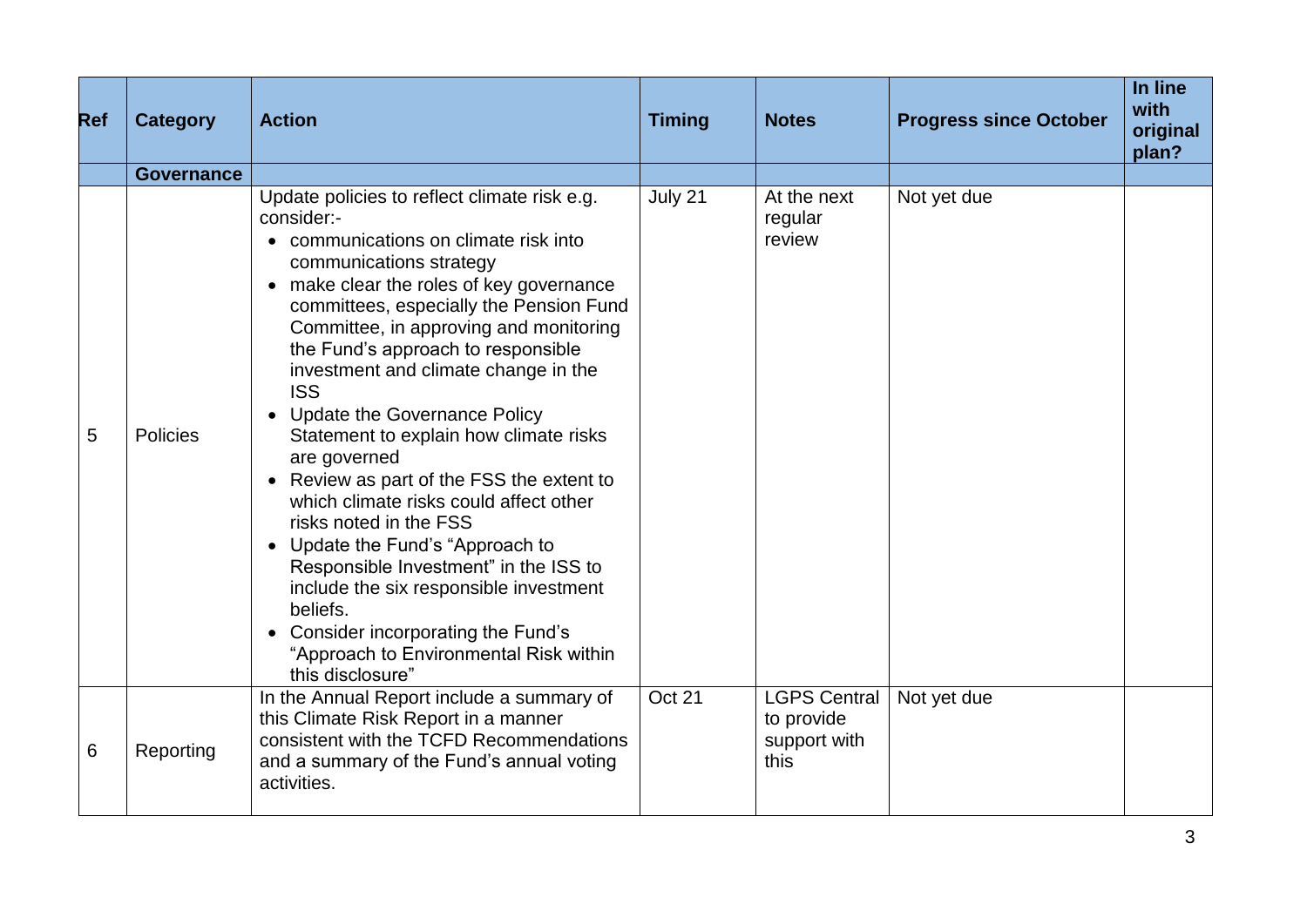| <b>Ref</b>     | <b>Category</b>     | <b>Action</b>                                                                                                                                                                                                                                                                                                | <b>Timing</b>                                                            | <b>Notes</b>                                                                                                 | <b>Progress since October</b>                                                                                                                                                                                                                                                                      | In line<br>with<br>original<br>plan? |
|----------------|---------------------|--------------------------------------------------------------------------------------------------------------------------------------------------------------------------------------------------------------------------------------------------------------------------------------------------------------|--------------------------------------------------------------------------|--------------------------------------------------------------------------------------------------------------|----------------------------------------------------------------------------------------------------------------------------------------------------------------------------------------------------------------------------------------------------------------------------------------------------|--------------------------------------|
|                | <b>Strategy</b>     |                                                                                                                                                                                                                                                                                                              |                                                                          |                                                                                                              |                                                                                                                                                                                                                                                                                                    |                                      |
| $\overline{7}$ | Asset<br>Allocation | Notwithstanding other factors in the Fund's<br>asset allocation process, seek to move<br>towards the Long Term Target Strategic<br><b>Asset Allocation weightings</b>                                                                                                                                        | Ongoing                                                                  | Review<br>progress at<br>Asset<br>allocation WP                                                              | The strategic asset<br>allocation was discussed<br>at the January WP<br>meeting.<br>A decision to adopt the<br><b>SAA (Strategic Asset</b><br>Allocation) as the target<br>for 21/22 was taken at the<br>March 21 PFC meeting.<br>Further progress will be<br>made over the next twelve<br>months. | <b>Yes</b>                           |
| 8              | Asset<br>Allocation | The Fund should attempt to take a view on<br>the likelihood of different climate scenarios,<br>drawing on its suppliers and advisers.                                                                                                                                                                        | Ongoing                                                                  | With the<br>support of<br><b>LGPS Central</b><br>Take into<br>account as<br>review of<br>asset<br>allocation | Agreed as a standard<br>agenda item for the<br>January WP meetings                                                                                                                                                                                                                                 | Yes                                  |
| 9              | Asset<br>Allocation | Monitor fund managers, discussing with<br>equity managers the influence of climate<br>factors on their sector positioning and with<br>real assets managers their physical risk<br>resilience & GRESB participation. Use<br>IIGCC's "Addressing climate risks and<br>opportunities in the investment process" | Ongoing $-$<br>will form<br>part of the<br>annual<br>stewardship<br>plan | With the<br>support of<br><b>LGPS Central</b>                                                                | The annual stewardship<br>plan is on the agenda for<br>the April 21 PFC and will<br>be implemented over<br>21/22                                                                                                                                                                                   |                                      |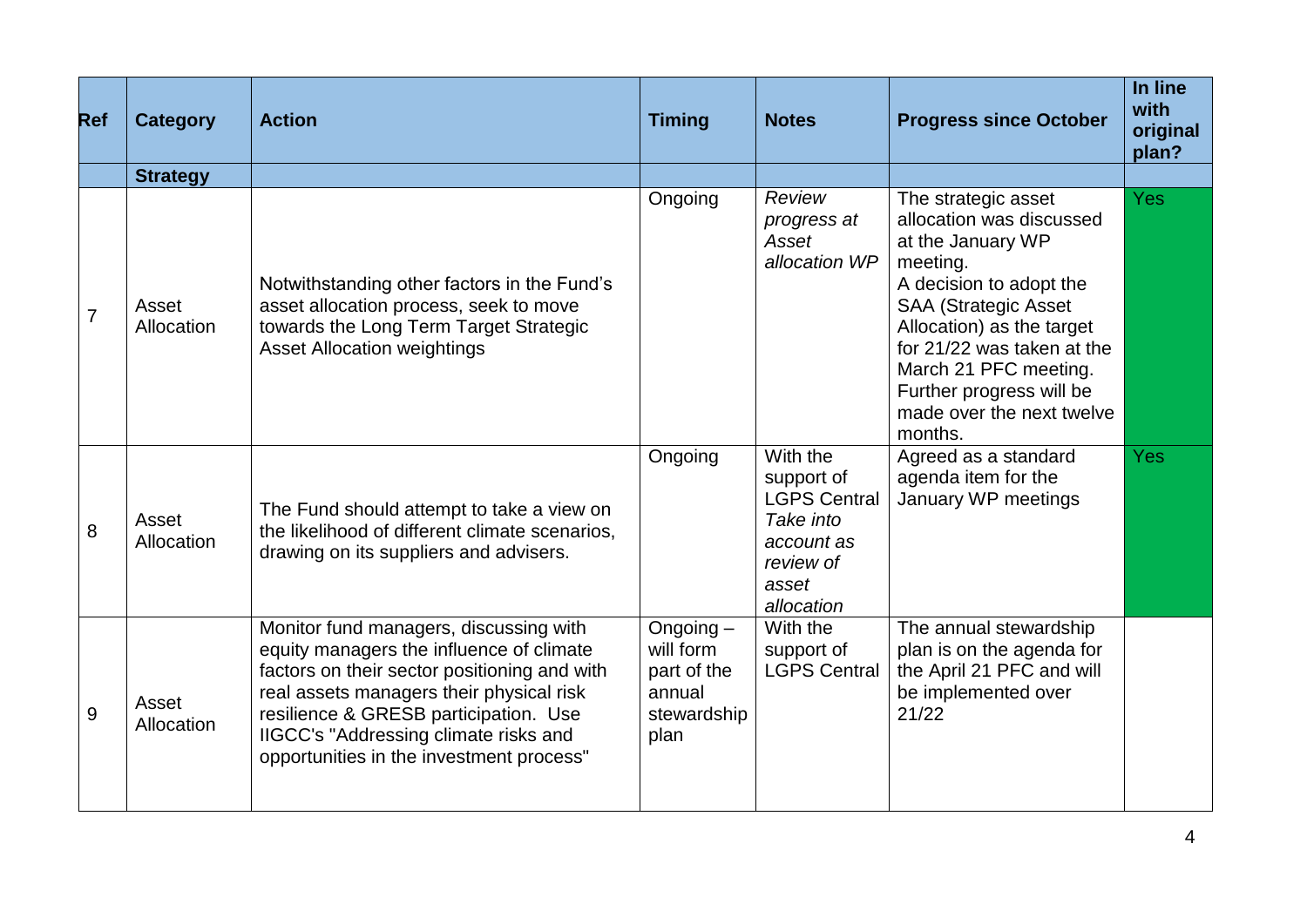| <b>Ref</b> | <b>Category</b>      | <b>Action</b>                                                                                                                                                                                                                                                                    | <b>Timing</b>                                                                       | <b>Notes</b>                                                                                | <b>Progress since October</b>                                                                                                                                                                                                                                                                 | In line<br>with<br>original<br>plan? |
|------------|----------------------|----------------------------------------------------------------------------------------------------------------------------------------------------------------------------------------------------------------------------------------------------------------------------------|-------------------------------------------------------------------------------------|---------------------------------------------------------------------------------------------|-----------------------------------------------------------------------------------------------------------------------------------------------------------------------------------------------------------------------------------------------------------------------------------------------|--------------------------------------|
|            | <b>Strategy</b>      |                                                                                                                                                                                                                                                                                  |                                                                                     |                                                                                             |                                                                                                                                                                                                                                                                                               |                                      |
| 10         | Asset<br>Allocation  | Explore the potential for additional<br>allocations to Global Sustainable Equities<br>and Infrastructure if evidence suggests there<br>could be asymmetrical return profiles (i.e.<br>with expected relative upside in a 2°C<br>scenario and no meaningful relative<br>downside) | Will be<br>reviewed as<br>part of the<br>annual<br>review of<br>asset<br>allocation | Initial and<br>current<br>allocations to<br>be explored<br>first.                           | A 5% allocation to<br>sustainable equities was<br>agreed at the March 21<br>PFC. LGPS Central are<br>developing a fund for this<br>purpose.<br>March 21 PFC also<br>agreed the 21/22 target<br>for infrastructure would be<br>the full 8% in the SAA.                                         | <b>Yes</b>                           |
| 11         | Asset<br>Allocation  | Explore potential investments in sustainable<br>private equity, green bonds and low-carbon<br>passive equities.                                                                                                                                                                  | Ongoing                                                                             | Longer term<br>consideration<br>Take into<br>account as<br>review of<br>asset<br>allocation | Currently the work on<br>developing a sustainable<br>equities fund with LGPS<br>Central is taking priority                                                                                                                                                                                    | <b>Yes</b>                           |
| 12         | Policy<br>Engagement | Continued public support for the Paris<br>Agreement and join collaborations of like-<br>minded institutional investors to collectively<br>lobby for Paris-aligned climate policies via<br><b>LGPS Central</b>                                                                    | Ongoing                                                                             | With the<br>support of<br><b>LGPS Central</b><br>Part of<br>stewardship<br>plan             | The Fund's Climate<br>Strategy explicitly gives<br>"strong support" to the<br>Paris Agreement. The<br>Climate Stewardship Plan<br>will draw on the CA100+<br>benchmark, which is a<br>collective effort to monitor<br>company progress on<br>implementing Paris-<br>aligned climate policies. |                                      |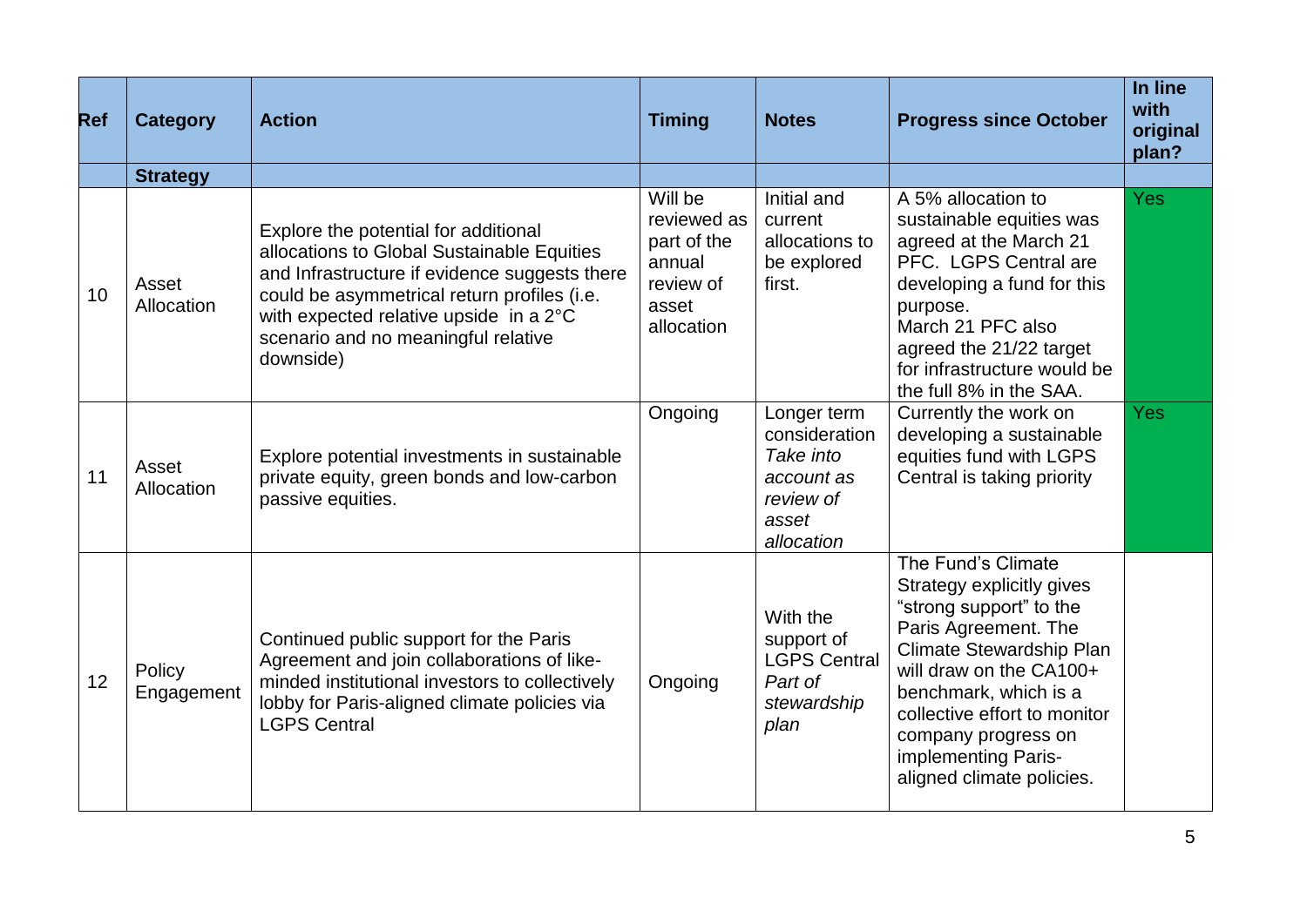| <b>Ref</b> | <b>Category</b>        | <b>Action</b>                                                                                                                                                                     | <b>Timing</b>                                                            | <b>Notes</b>                                  | <b>Progress since October</b>                                                                                    | In line<br>with<br>original<br>plan? |
|------------|------------------------|-----------------------------------------------------------------------------------------------------------------------------------------------------------------------------------|--------------------------------------------------------------------------|-----------------------------------------------|------------------------------------------------------------------------------------------------------------------|--------------------------------------|
|            | <b>Risk Management</b> |                                                                                                                                                                                   |                                                                          |                                               |                                                                                                                  |                                      |
| 13         | Company<br>Stewardship | Create an annual stewardship plan                                                                                                                                                 | April 21                                                                 | With the<br>support of<br><b>LGPS Central</b> | This is on the agenda for<br>the April 21 PFC                                                                    | <b>Yes</b>                           |
|            | <b>Risk Management</b> |                                                                                                                                                                                   |                                                                          |                                               |                                                                                                                  |                                      |
| 14         | Company<br>Stewardship | Through LGPS Central, engage corporate<br>bond managers on their approach to<br>assessing climate risk within their portfolio in<br>the absence of reported GHG emissions<br>data | Ongoing-<br>will form<br>part of the<br>annual<br>stewardship<br>plan    | With the<br>support of<br><b>LGPS Central</b> | The annual stewardship<br>plan is on the agenda for<br>the April 21 PFC and will<br>be implemented over<br>21/22 |                                      |
| 15         | Company<br>Stewardship | Prioritise the most material/strategic real<br>assets investment manager exposure for<br>dialogue on climate risk. Consider using the<br>recent IIGCC guide for this endeavour.   | Ongoing $-$<br>will form<br>part of the<br>annual<br>stewardship<br>plan | With the<br>support of<br><b>LGPS Central</b> | The annual stewardship<br>plan is on the agenda for<br>the April 21 PFC and will<br>be implemented over<br>21/22 |                                      |
| 16         | Company<br>Stewardship | Continue to engage the companies<br>highlighted in the Climate Stewardship Plan<br>through selected stewardship partners                                                          | Ongoing -<br>will form<br>part of the<br>annual<br>stewardship<br>plan   | With the<br>support of<br><b>LGPS Central</b> | The annual stewardship<br>plan is on the agenda for<br>the April 21 PFC and will<br>be implemented over<br>21/22 |                                      |
| 17         | Company<br>Stewardship | Report progress on the Climate Stewardship<br>Plan to the Nottinghamshire Pension Fund<br>Committee on an annual basis.                                                           | July 22                                                                  | With the<br>support of<br><b>LGPS Central</b> | Not yet due                                                                                                      |                                      |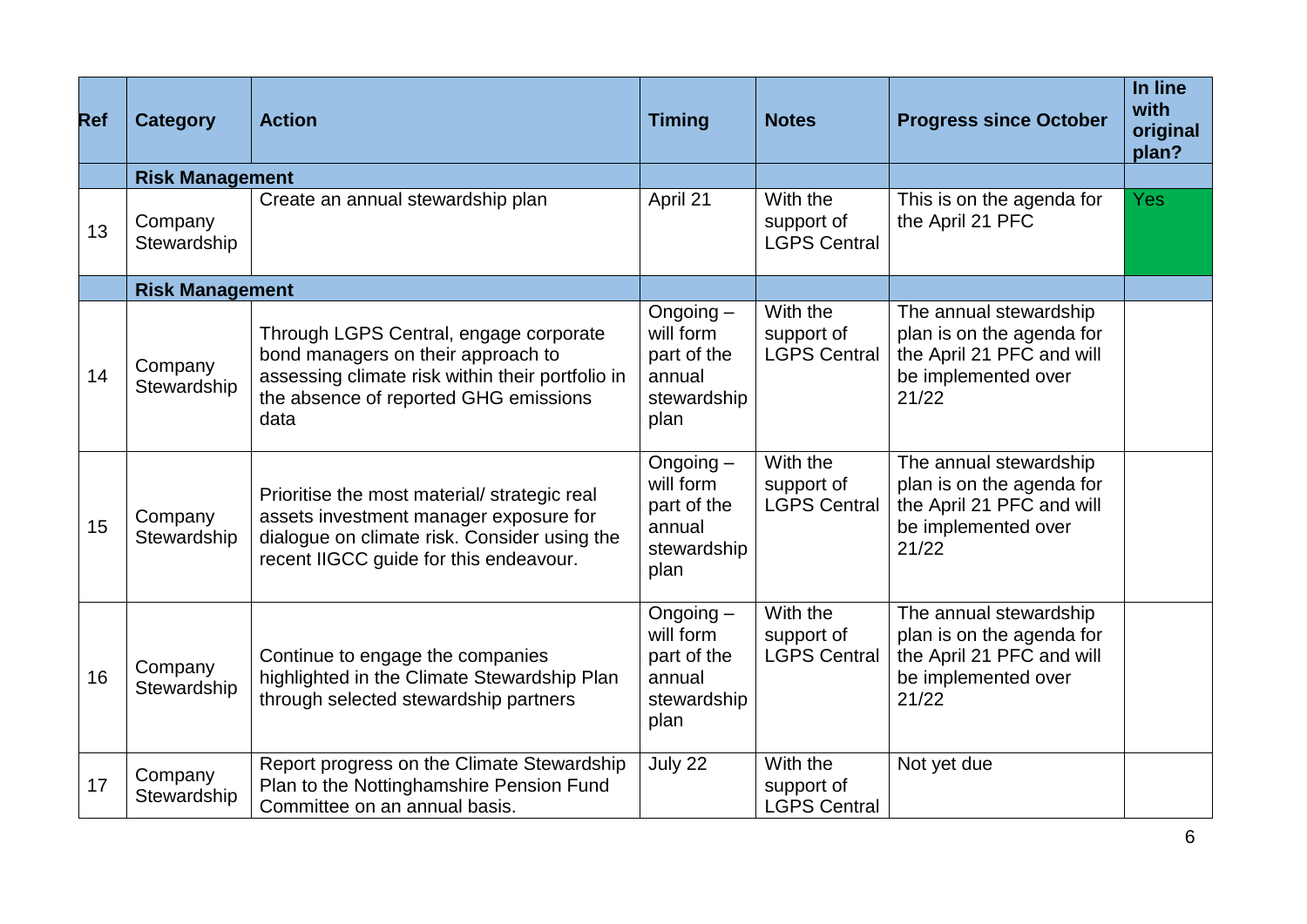| <b>Ref</b> | <b>Category</b>                      | <b>Action</b>                                                                                                                | <b>Timing</b>                                                            | <b>Notes</b>                                                              | <b>Progress since October</b>                                                                                    | In line<br>with<br>original<br>plan? |
|------------|--------------------------------------|------------------------------------------------------------------------------------------------------------------------------|--------------------------------------------------------------------------|---------------------------------------------------------------------------|------------------------------------------------------------------------------------------------------------------|--------------------------------------|
|            | <b>Risk Management</b>               |                                                                                                                              |                                                                          |                                                                           |                                                                                                                  |                                      |
| 17a        | Company<br>Stewardship               | Ensure that the Fund's voting behaviour<br>supports and enhances engagements<br>highlighted in the Climate Stewardship Plan. | Ongoing $-$<br>will form<br>part of the<br>annual<br>stewardship<br>plan | With the<br>support of<br><b>LGPS Central</b><br>and Hermes<br><b>EOS</b> | The annual stewardship<br>plan is on the agenda for<br>the April 21 PFC and will<br>be implemented over<br>21/22 |                                      |
|            | <b>Metrics and</b><br><b>Targets</b> |                                                                                                                              |                                                                          |                                                                           |                                                                                                                  |                                      |
| 18         | <b>Metrics</b>                       | Repeat Carbon Risk Metrics analysis<br>annually                                                                              | Timescale<br>dependent<br>on LGPS<br>Central<br>availability             | Timescale<br>dependent on<br><b>LGPS Central</b><br>availability          | The 2021 Climate Risk<br>Report is due for delivery<br>at the end of August.                                     |                                      |
| 19         | <b>Metrics</b>                       | Repeat Climate Scenario Analysis every 2-3<br>years                                                                          | Summer<br>22-23                                                          |                                                                           | Not yet due                                                                                                      |                                      |
| 20         | <b>Metrics</b>                       | Report annually on progress on climate risk<br>using the TCFD framework                                                      | Autumn 21                                                                | Timescale<br>dependent on<br><b>LGPS Central</b><br>availability          | Not yet due                                                                                                      |                                      |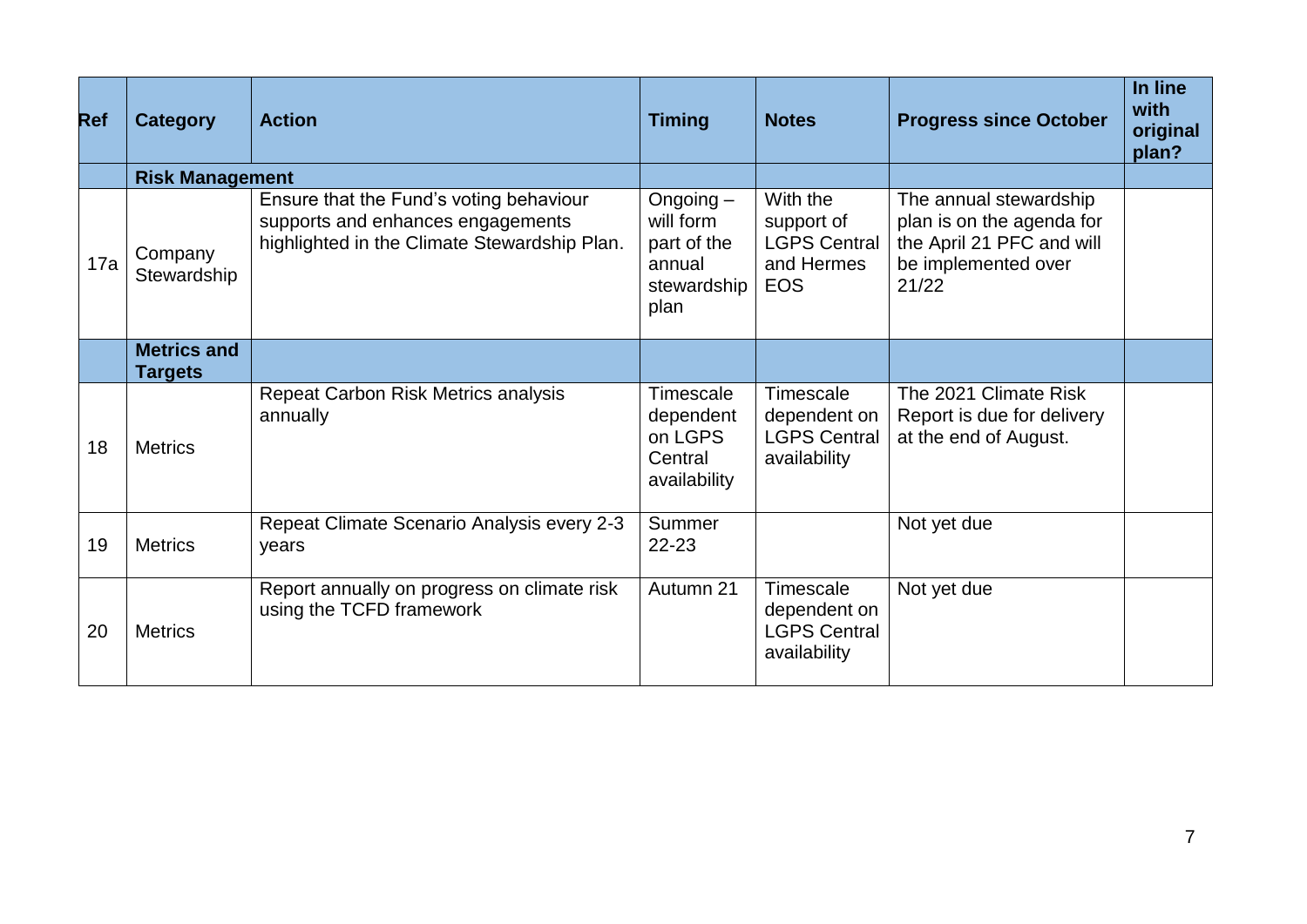#### **Other work**

- 5. The items on the Climate Action Plan are just part of the work the Pension Fund is doing to mitigate the financial risk of climate change. While this work is ongoing the Pension Fund will continue to implement its long term Strategic Asset allocation. This includes an increasing allocation to infrastructure investments, a significant proportion of which are in clean energy, and a gradual reduction in equity investments. Within our equity investments we are looking at a number of low carbon and sustainable funds. Over time our exposure to fossil fuels is likely to reduce as a result of these asset allocation and diversification decisions.
- 6. The Pension Fund will continue to monitor and manage all financially material risks to which it is exposed.

#### **Other Options Considered**

7. None. This progress report was requested by the Nottinghamshire County Council Pension Fund Committee.

#### **Reason/s for Recommendation/s**

10.The Climate Action Plan is part of the Fund's approach to addressing the risks and opportunities related to climate change.

## **Statutory and Policy Implications**

11.This report has been compiled after consideration of implications in respect of crime and disorder, data protection and information governance finance, human resources, human rights, the NHS Constitution (public health services), the public sector equality duty, safeguarding of children and adults at risk, service users, smarter working, sustainability and the environment and where such implications are material they are described below. Appropriate consultation has been undertaken and advice sought on these issues as required.

#### **Financial Implications**

<span id="page-7-0"></span>12.There are no direct financial implications arising as a result of publishing this report.

## **RECOMMENDATION/S**

That members consider whether they require any further actions as a result of the contents of the report.

#### **Nigel Stevenson Service Director for Finance, Infrastructure & Improvement and Section 151 Officer**

#### **For any enquiries about this report please contact: Tamsin Rabbitts**

#### **Constitutional Comments (KK 07/04/2021)**

13.The proposal in this report is within the remit of the Nottinghamshire Pension Fund Committee.